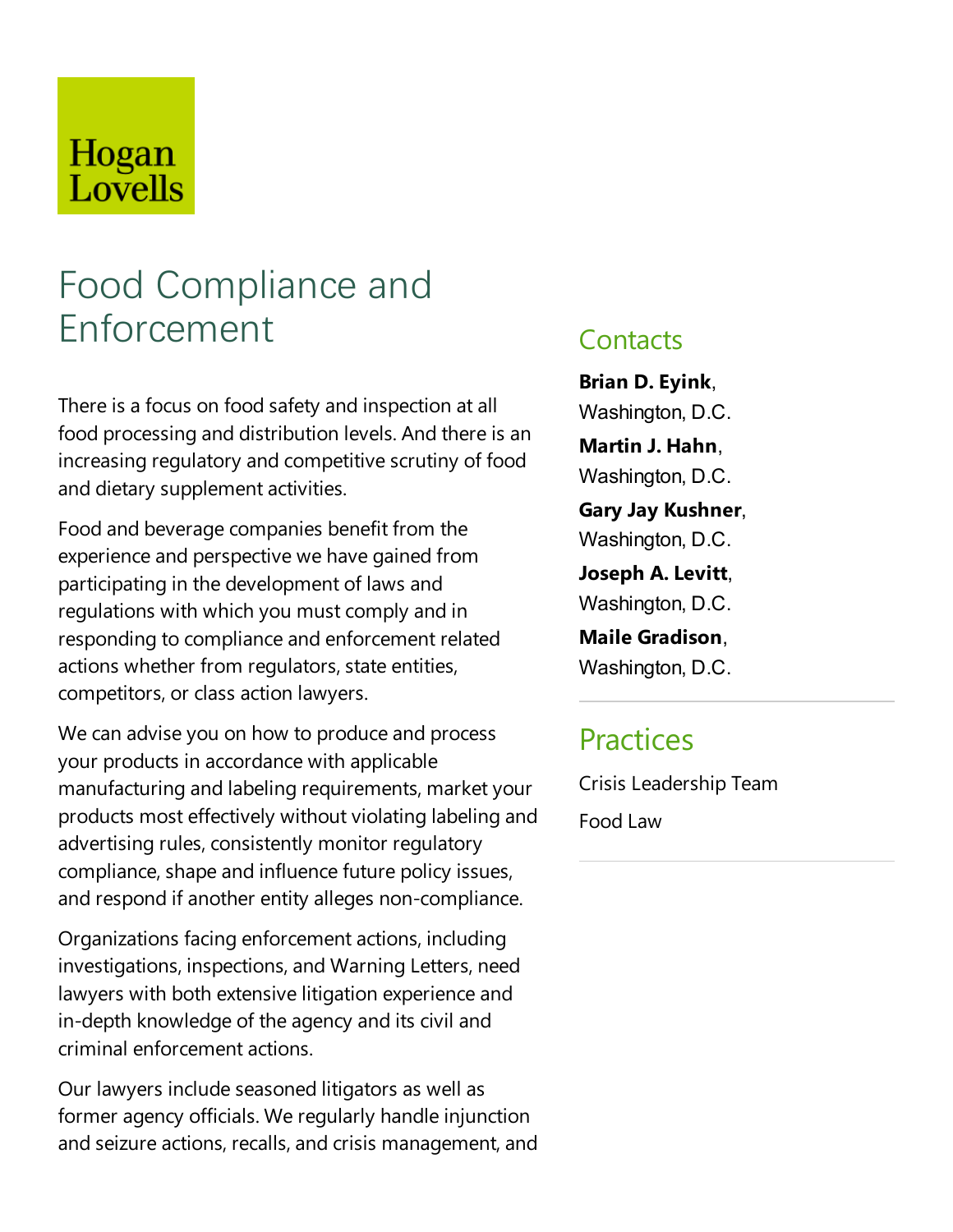we also develop inspection policies and work to identify effective strategies to deal with counterfeit products and related security concerns.

We have a strong track record litigating all types of FDA and USDA challenges under the Administrative Procedure Act, including authorization of marketing of competitor products and new regulatory burdens.

We know what enforcement tools are likely to be used against you and how to interact with regulators and present your case.

When compliance and enforcement issues arise, we can help.

## Representative experience

Counseled companies on developing food safety plans, supplier verification programs, and food defense plans that comply with FSMA requirements.

Advised companies on how to prepare for and manage a regulatory inspection, as well as related enforcement, preparing for Regulatory Meetings with the agency, and negotiating consent decrees.

Helped companies stay up to date on agency inspection and enforcement plans and priorities, as well as trends seen by the food industry.

Assisted companies in handling product recalls, reports to the Reportable Food Registry, outbreak investigations, and corrective actions needed to resume production.

Helped companies respond to demand letters regarding labeling and marketing claims.

Counseled numerous food companies on compliance with the requirements for bottled water, low-acid foods, acidified foods, juice HACCP, seafood HACCP, and meat and poultry HACCP.

Counseled numerous food industry clients on complying with the U.S. Consumer Product Safety Commission's requirements related to food package